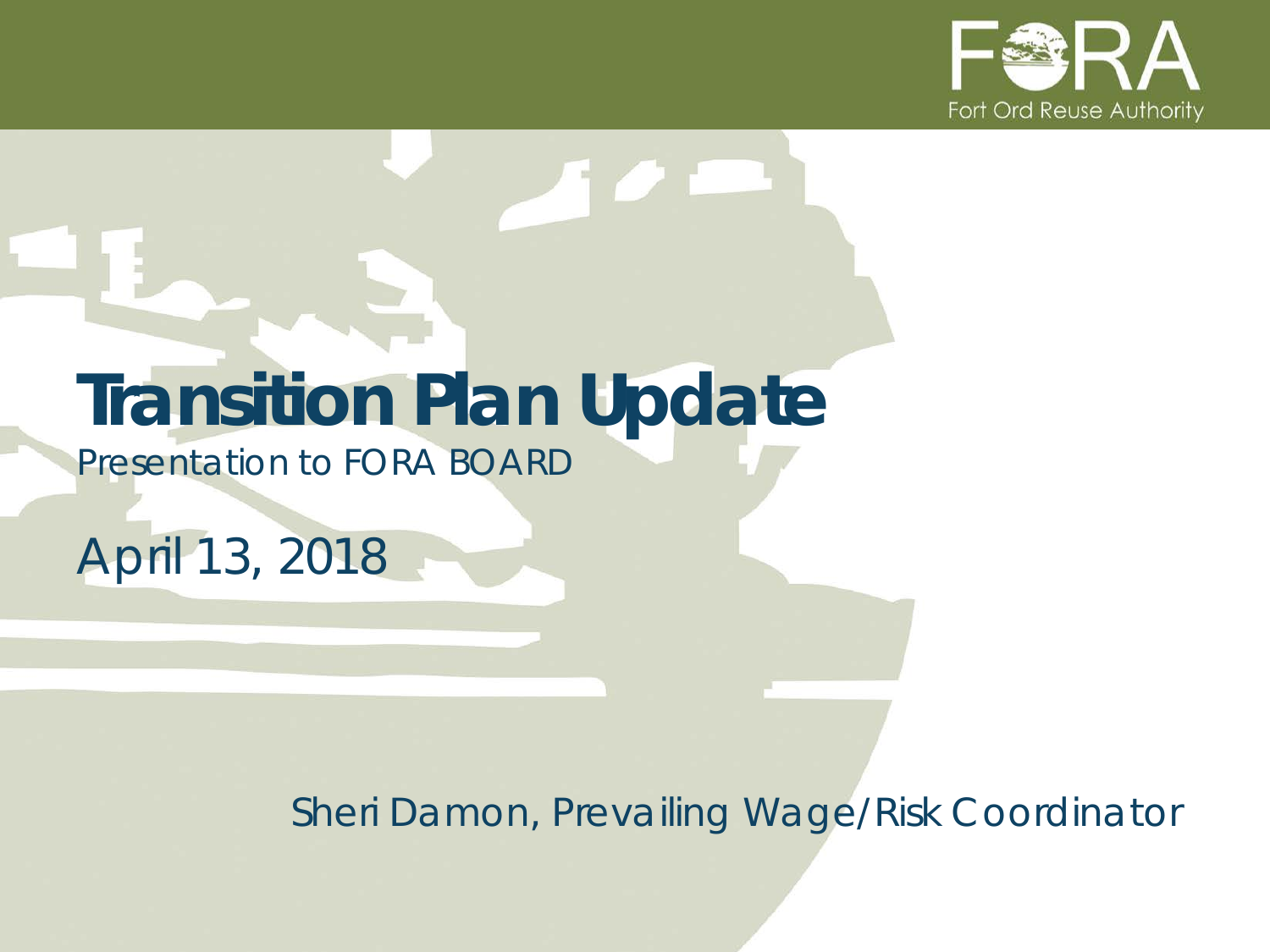#### **Overview**

- Transition Ad Hoc Committee
- Transition Update **>Schedule >Transition Plan Outline** Summary Charts UPDATED: Water UPDATED: Finance **> NEW: Miscellaneous**



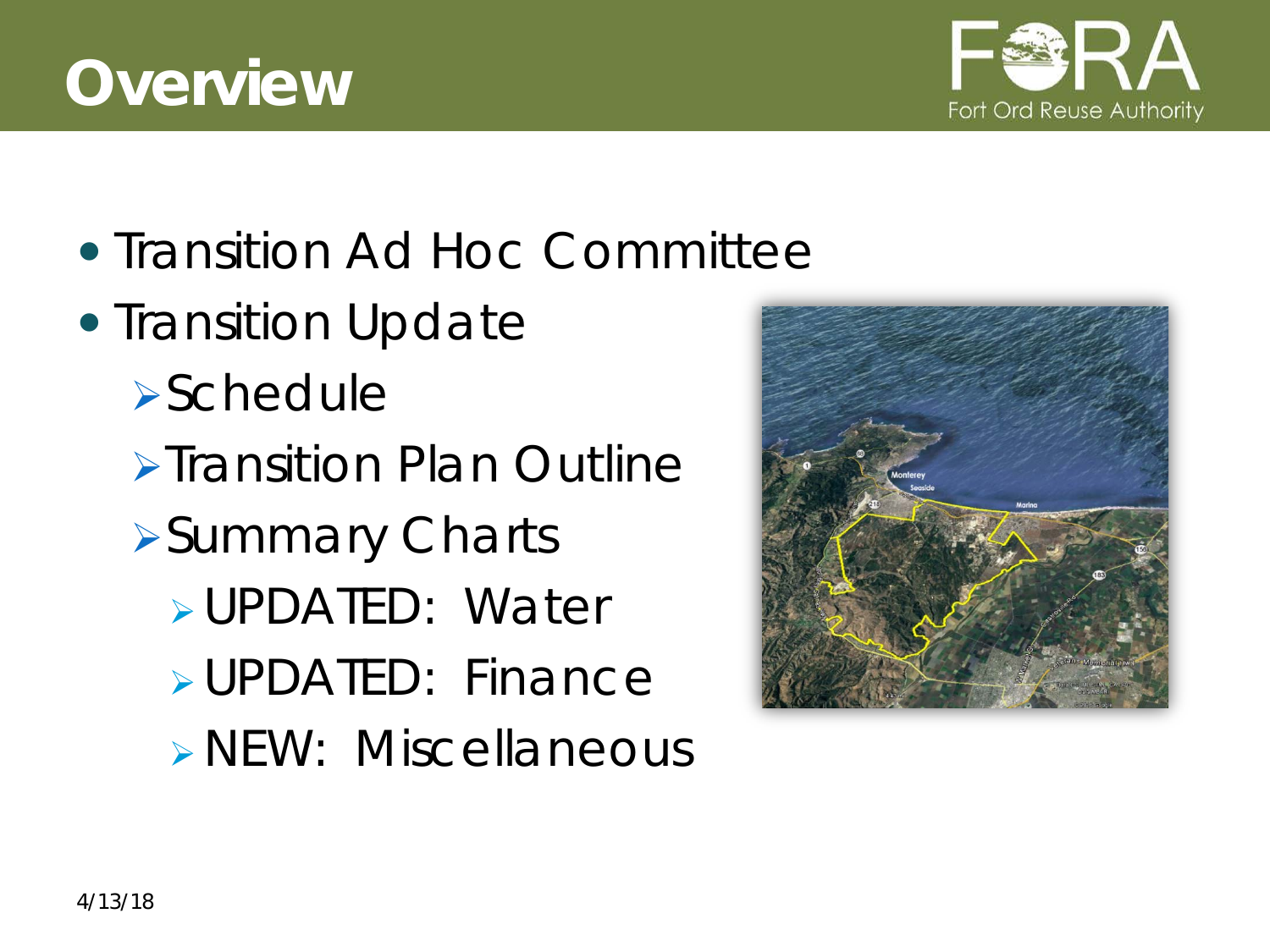

#### TAC Meeting on March 27, 2018

*Future Meeting(s)*: April 18, 2018 12:30 p.m. May 9, 2018 3:00 p.m. May 30, 2018 12:30 p.m.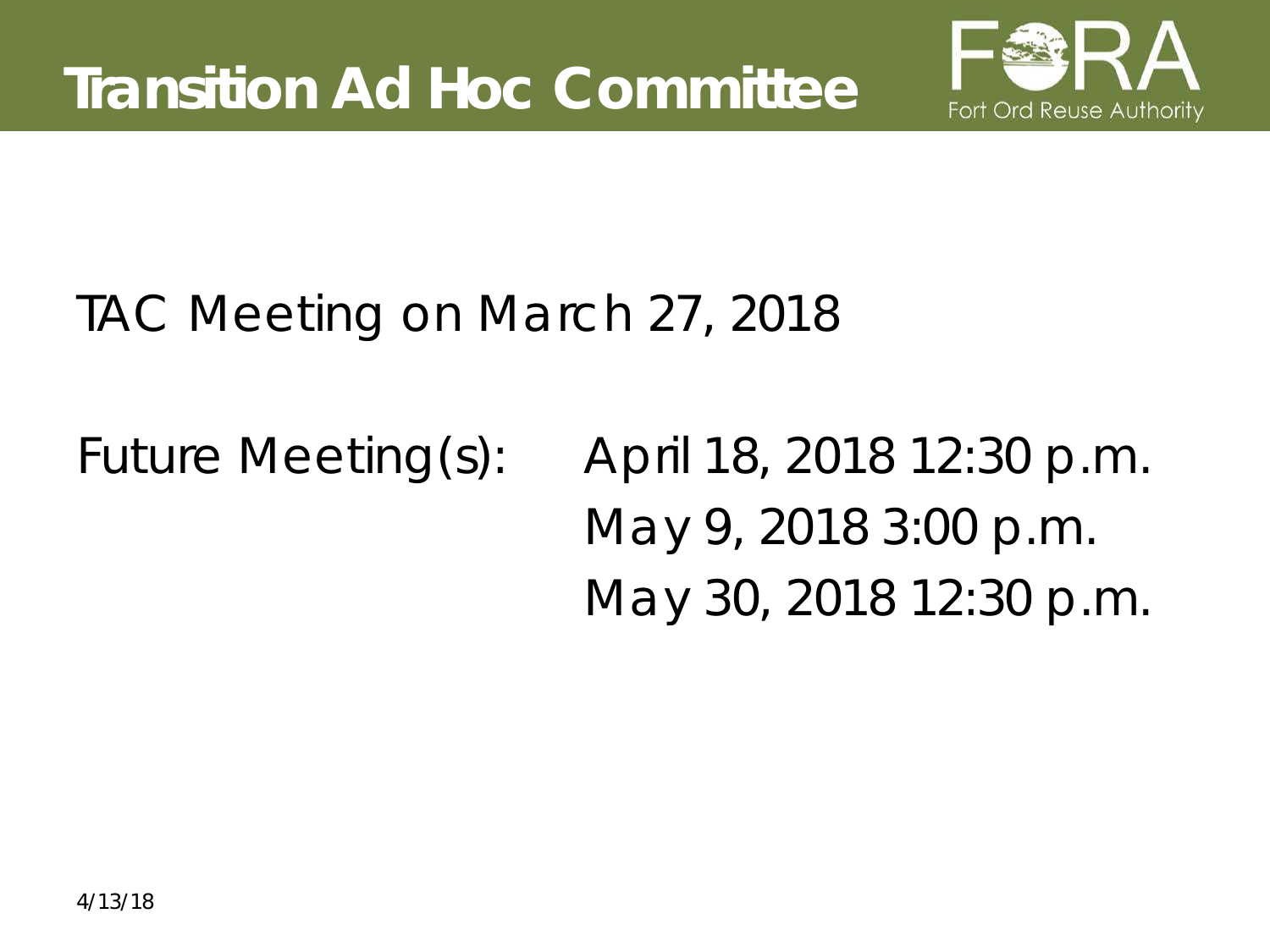

## • Transition Plan Summary/Charts (Board) Subject matter Summaries JAN-APRIL **BORAFT FINAL PLAN TO BOARD AUG-SEPT** \*Meet w/ TAC FEB-JUNE \*Comparison to Board JUN-JULY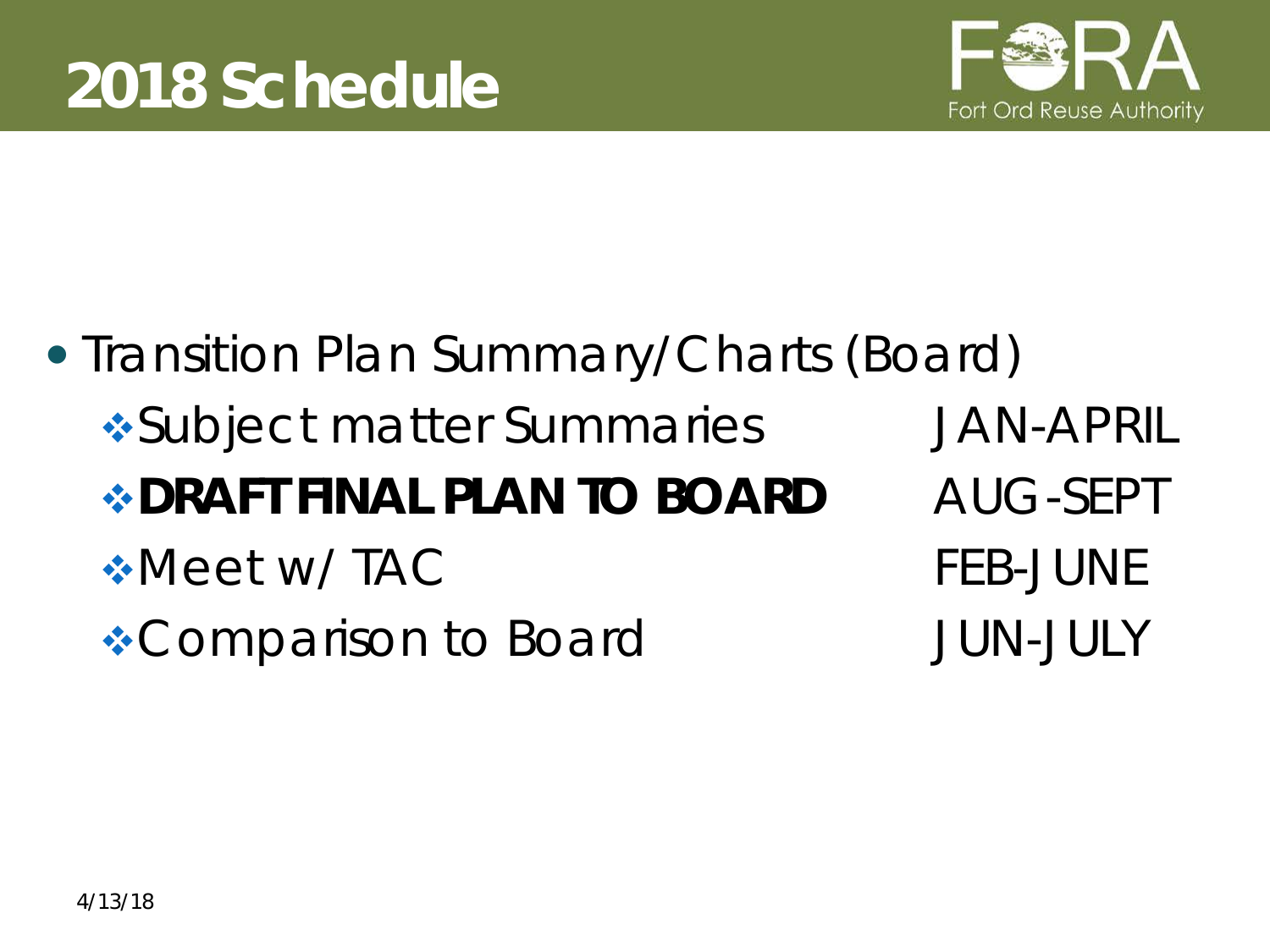

## Consult/Collaborate with LAFCO staff **Meetings with LAFCO staff CNGOING \*** "Final" Transition Plan **OCTOBER \*LAFCO Application** DECEMBER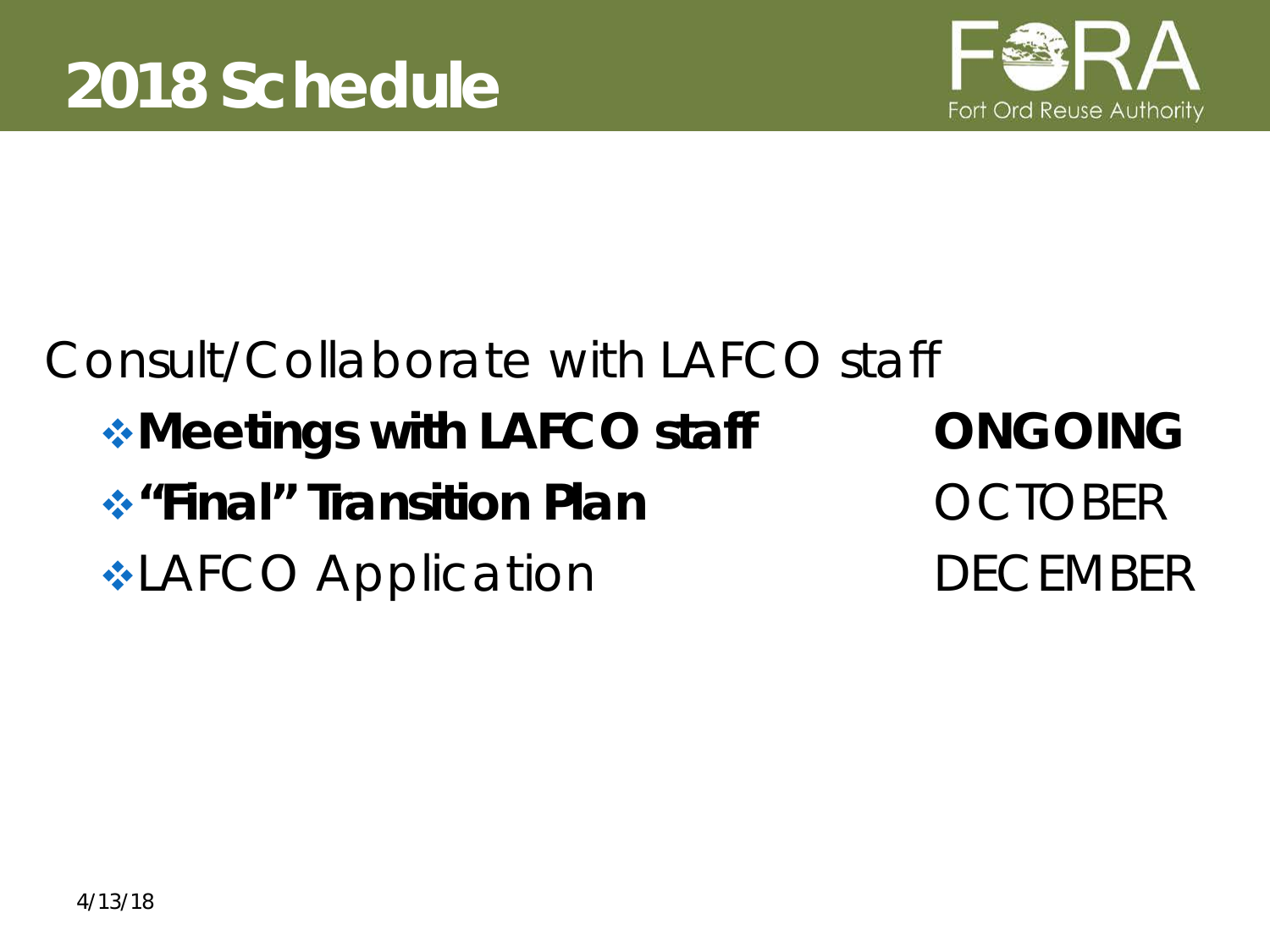## **Transition Plan**



- 1.EXECUTIVE SUMMARY 2.CHAPTERS
	- *A.Administrative*
	- *B.Water/Wastewater*
	- *C.Transportation*
	- *D.Habitat*
	- *E.Financial Assets*
	- *F.Environmental Services/Clean Up*
	- G.Miscellaneous Contracts
	- H.Human Resources
- 3.CONCLUSION

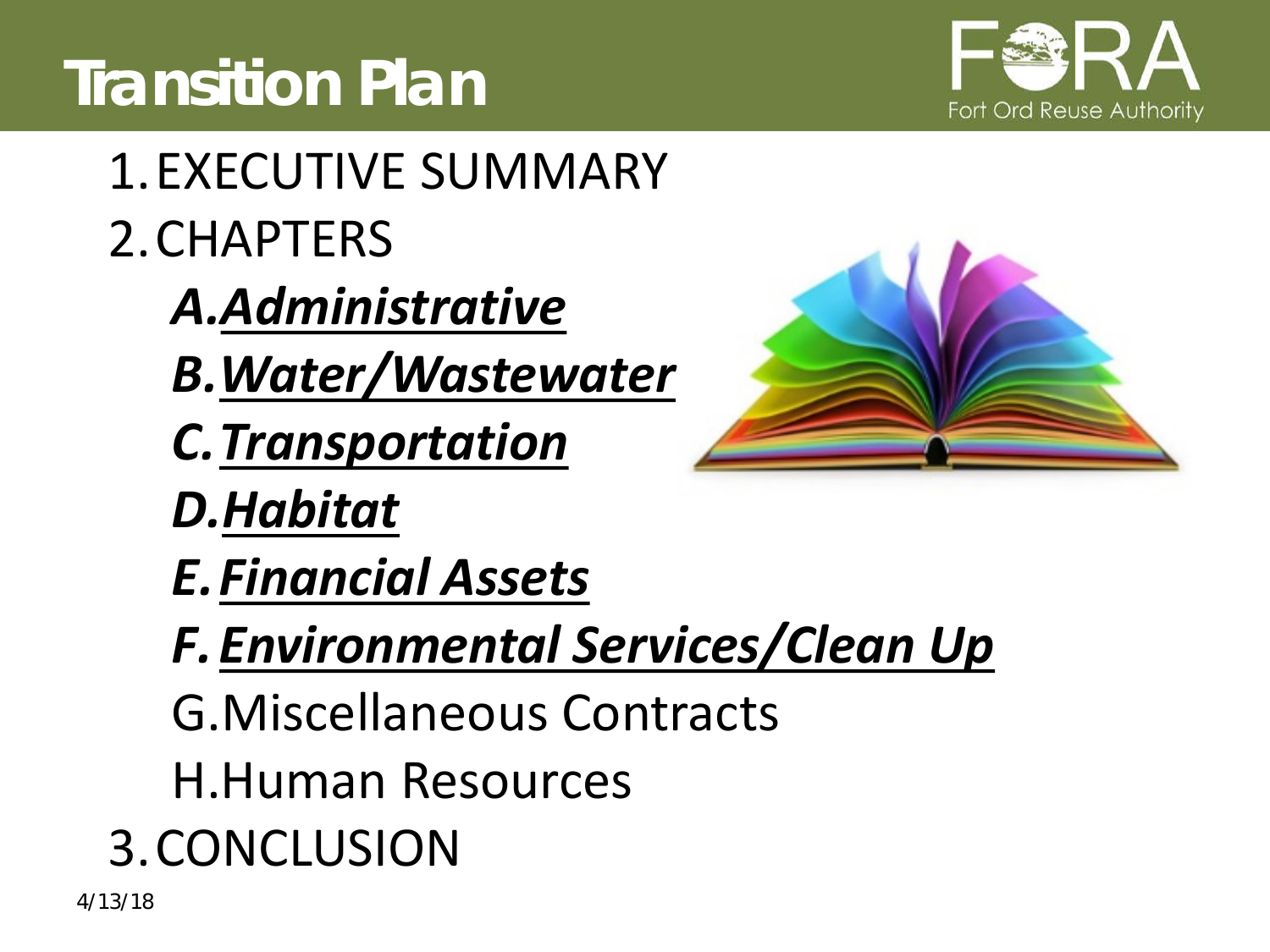#### **Summary Chart: Water Waste Water**



| <b>Contract</b>                         | Year    |                    | <b>Multi-Agency</b>                                                 | <b>Notes</b> |
|-----------------------------------------|---------|--------------------|---------------------------------------------------------------------|--------------|
|                                         |         |                    | County of Monterey/City of Monterey/City of Seaside/City of Del Rey |              |
| <b>US-MCWRA Agreement</b>               |         | 1993 Asset         | Oaks/CSUMB/MPC/UC/MCWD                                              | $\mathbf{1}$ |
| FORA-MCWD Water/Waste Water             |         |                    |                                                                     |              |
| <b>Facilities Agreement</b>             | 1998    |                    | <b>MCWD</b>                                                         | $\mathbf{1}$ |
| FORA-MCWD Water/Waste Water             |         |                    |                                                                     |              |
| Facilities Agreement-Amendment 1        | 2001    |                    | <b>MCWD</b>                                                         |              |
| FORA-MCWD Water/Waste Water             |         |                    |                                                                     |              |
| Facilities Agreement - Amendment 2      | 2007    |                    | <b>MCWD</b>                                                         |              |
| Army-FORA MOA for Sale of Portions      |         | Asset/Liability    | Monterey/Seaside/Del Rey                                            |              |
| of the Former Fort Ord                  |         | 2000 Obligation    | Oaks/County/MPC/CSUMB/Marina/MCWD                                   | 2, 3         |
|                                         |         |                    | Seaside/Del Rey Oaks/County/MPC/CSUMB/Marina/MCWD(as to             |              |
| FORA, MCWD Quitclaim Deed Ord           |         |                    | Enforcement of Provisions only) NOTHING TO ASSIGN TO MCWD:          |              |
| infrastructure                          |         | 2001 Obligation    | <b>TRANSFER COMPLETE</b>                                            | 4            |
| Army-FORA MOA for Sale of Portions      |         |                    |                                                                     |              |
| of the Former Fort Ord: Amendment 1     | 2002    |                    |                                                                     | 5            |
| MCWD-FORA Quitclaim deed L35.1 &        |         |                    |                                                                     |              |
| L35.2                                   | 2004    |                    |                                                                     |              |
| Army-FORA, MRWPCA, and MCWD             |         |                    | Monterey/Seaside/Del Rey                                            |              |
| <b>MOA</b>                              |         | 2005 Asset         | Oaks/County/MPC/CSUMB/Marina/MCWD                                   |              |
| MCWD-FORA Quitclaim deed L35.5          |         | 2006 Enforcement   | Monterey/Seaside/Del Rey Oaks/County/MPC/CSUMB/Marina               |              |
| FORA Recycled Water allocations to      |         |                    | Monterey/Seaside/Del Rey                                            |              |
| jurisdictions                           | 2007    |                    | Oaks/County/MPC/CSUMB/Marina/MCWD                                   | 6            |
| <b>FORA Potable Water allocation to</b> |         |                    | Monterey/Seaside/Del Rey                                            |              |
| jurisdictions                           | 2007    |                    | Oaks/County/MPC/CSUMB/Marina/MCWD                                   | 7            |
| Army-Seaside AYH Water Deed             | 2008    |                    | Seaside                                                             | 8            |
| MOU Water Augmentation and 3 Party      |         | Liability/Obligati |                                                                     |              |
| Agreement                               | 2015 on |                    | Monterey/Seaside/Del Rey Oaks/County/Marina                         | 9            |
| FORA-MCWD Pipeline Reimbursement        |         |                    |                                                                     |              |
| Agreement                               |         | 2016 Liability     | Monterey/Seaside/Del Rey Oaks/County/Marina                         | 10           |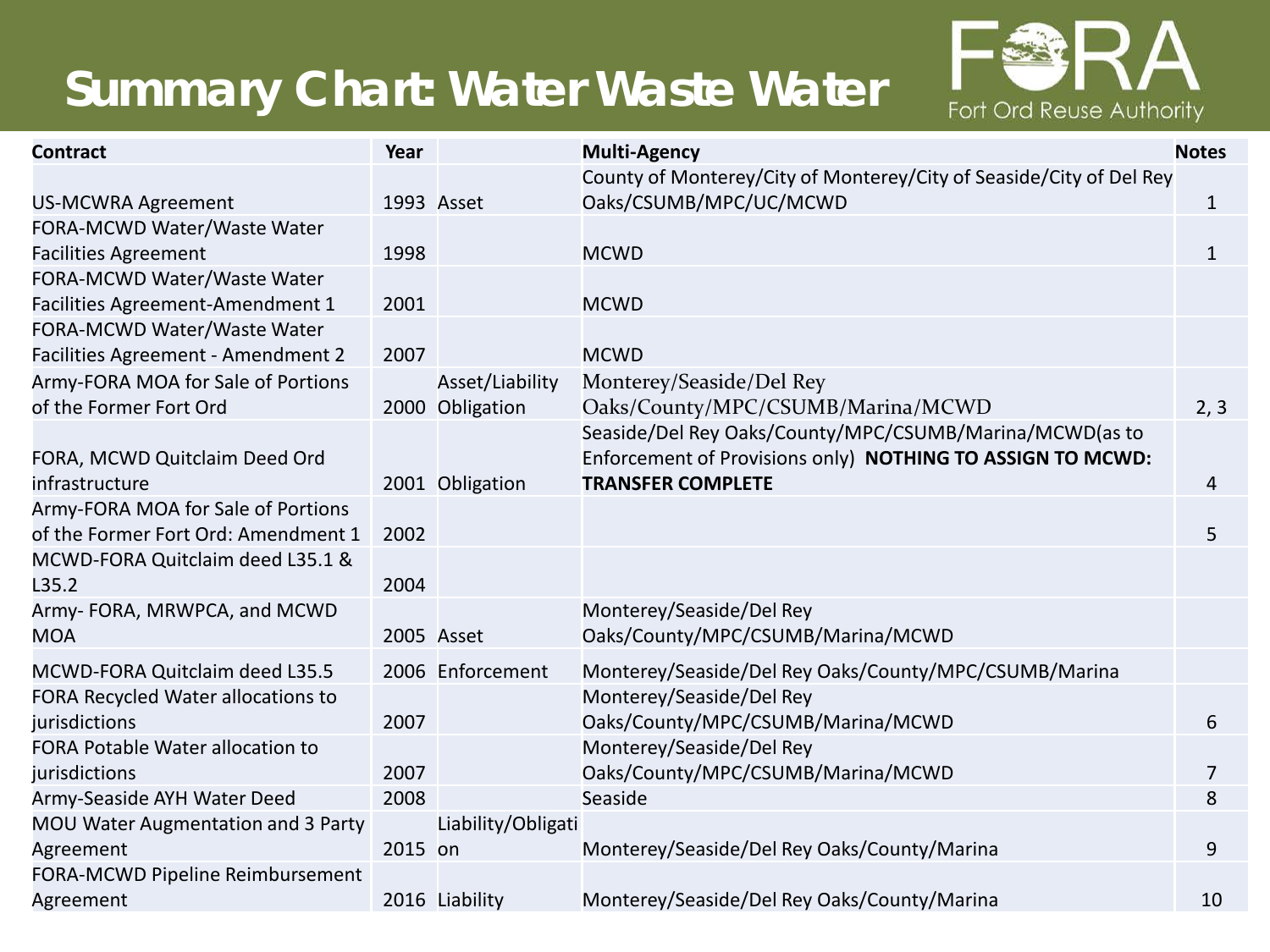# **Summary Charts: Financial**



| <b>CONTRACT</b>                                                                                                     | <b>YEAR</b> |           | <b>MULTI-AGENCY ASSIGNMENT</b>                                                   | <b>NOTES</b>   |
|---------------------------------------------------------------------------------------------------------------------|-------------|-----------|----------------------------------------------------------------------------------|----------------|
| County of Monterey Implementation Agreement                                                                         | 2001        | Asset     | County of Monterey/MCWD/Habitat<br>Cooperative/TAMC                              | $\mathbf{1}$   |
| Del Rey Oaks Implementation Agreement                                                                               |             | Asset     | MCWD/Habitat Cooperative/TAMC/County of<br>Monterey/Seaside                      | $\mathbf{1}$   |
| City of Marina Implementation Agreement                                                                             | 2001        | Asset     | MCWD/Habitat Cooperative/TAMC/County of<br>Monterey/DRO/City of Monterey/Seaside | $\mathbf 1$    |
| City of Marina IA - Amendment #1: Establishing<br>Development Fee Policy Formula                                    | 2013        | Asset     | MCWD/Habitat Cooperative/TAMC/County of<br>Monterey/DRO/City of Monterey/Seaside | 1              |
| City of Monterey Implementation Agreement                                                                           | 2001        | Asset     | MCWD/Habitat Cooperative/TAMC/County of<br>Monterey/Seaside                      | 1              |
| City of Seaside Implementation Agreement                                                                            | 2001        | Asset     | MCWD/Habitat Cooperative/TAMC/County of<br>Monterey/Seaside                      | 1              |
| <b>CFD-Notice of Tax Lien</b>                                                                                       |             | Asset     |                                                                                  | $\overline{2}$ |
| Southboundary Road Reimbursement Agreement (DRO)                                                                    |             | Asset     |                                                                                  | 3              |
| FORA-UCSC Agreement Concerning Funding of Habitat<br>Management Related Expenses on the Fort Ord Natural<br>Reserve | 2005        | Liability |                                                                                  |                |
| Pollution Legal Liability Reimbursement Agreement (DRO)                                                             |             | Asset     | <b>DRO</b>                                                                       | 3              |
| Pollution Legal Liability Insurance (PLL) CHUBB                                                                     | 2015        |           | County of<br>Monterey/Seaside/Monterey/Marina                                    | 4              |

4/13/18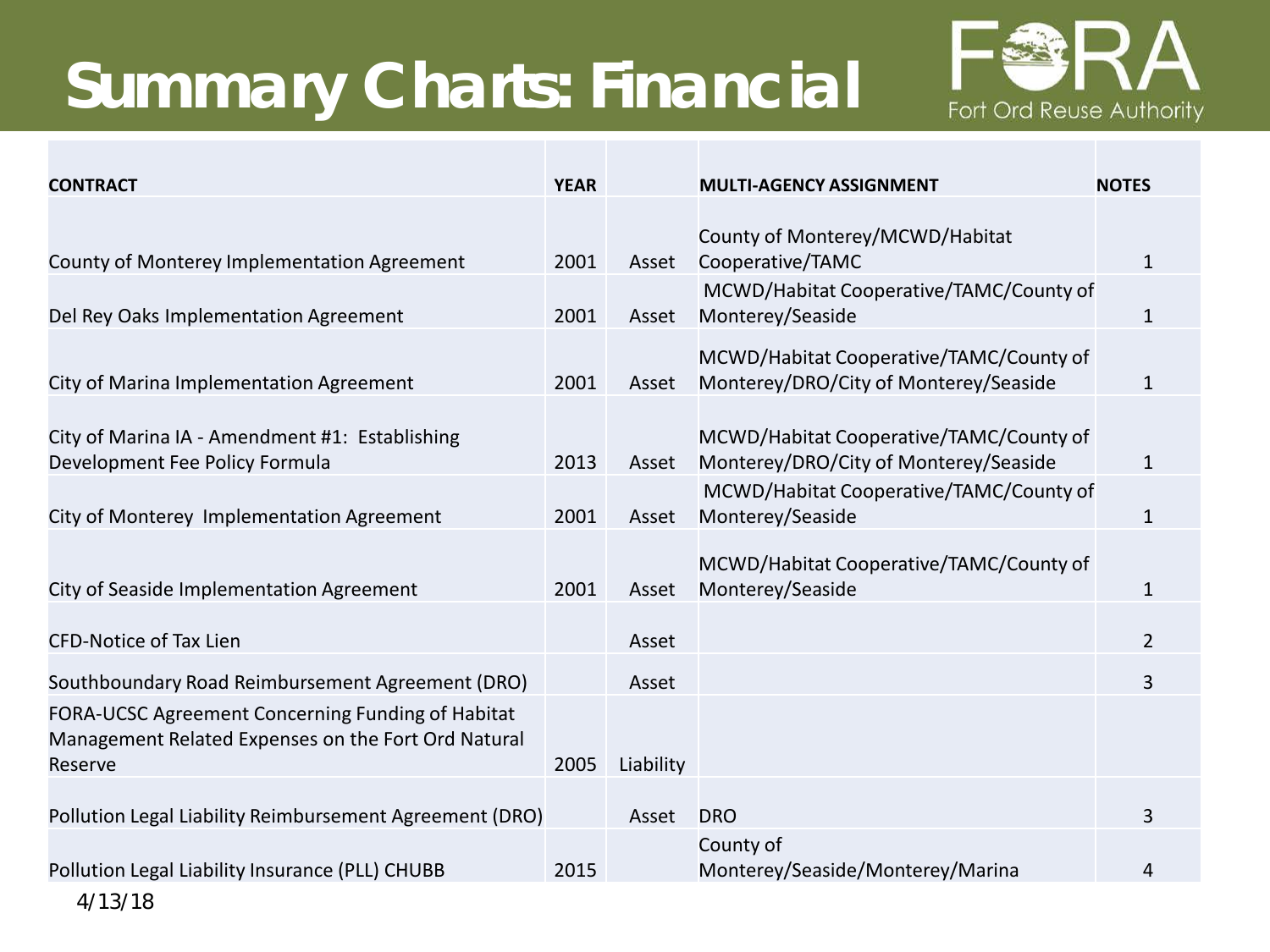#### **Summary Charts: Miscellaneous**



| <b>Contract</b>                                                                                                          | Year | <b>Asset/Liability</b><br><b>Pledge/Obligation Multi-Agency</b> |                                                         | <b>Multi-Agency Notes</b>                                                                                                                               |
|--------------------------------------------------------------------------------------------------------------------------|------|-----------------------------------------------------------------|---------------------------------------------------------|---------------------------------------------------------------------------------------------------------------------------------------------------------|
| Marina Redevelopment Agency, Marina<br><b>Community Partners and FORA MOA on</b><br>University Villages Building Removal |      | 2005 Asset/Liability                                            | Marina<br>Successor<br>Agency                           |                                                                                                                                                         |
| <b>Marina Community Partners and FORA</b><br>Reimbursement Agreement on University<br><b>Villages Building Removal</b>   |      | 2006 Liability                                                  | <b>Marina</b>                                           |                                                                                                                                                         |
| <b>Stipulation to Discharge Peremptory Writ</b><br>of Mandate (CSUMB)                                                    |      | 2009 Asset                                                      | All voting                                              | Enforcement<br>obligations as to<br>members/MC ongoing habitat and<br>WD/TAMC/HC contributions toward<br>P Cooperative road and other<br>infrastructure |
| Settlement Agreement and Mutual<br>Release (Sierra Club)                                                                 |      | 1998 Liability                                                  | Marina/Seasid<br>e/County/City<br><b>of</b><br>Rey Oaks | Deed<br>Monterey/Del Restrictions/Resource<br>Constraints                                                                                               |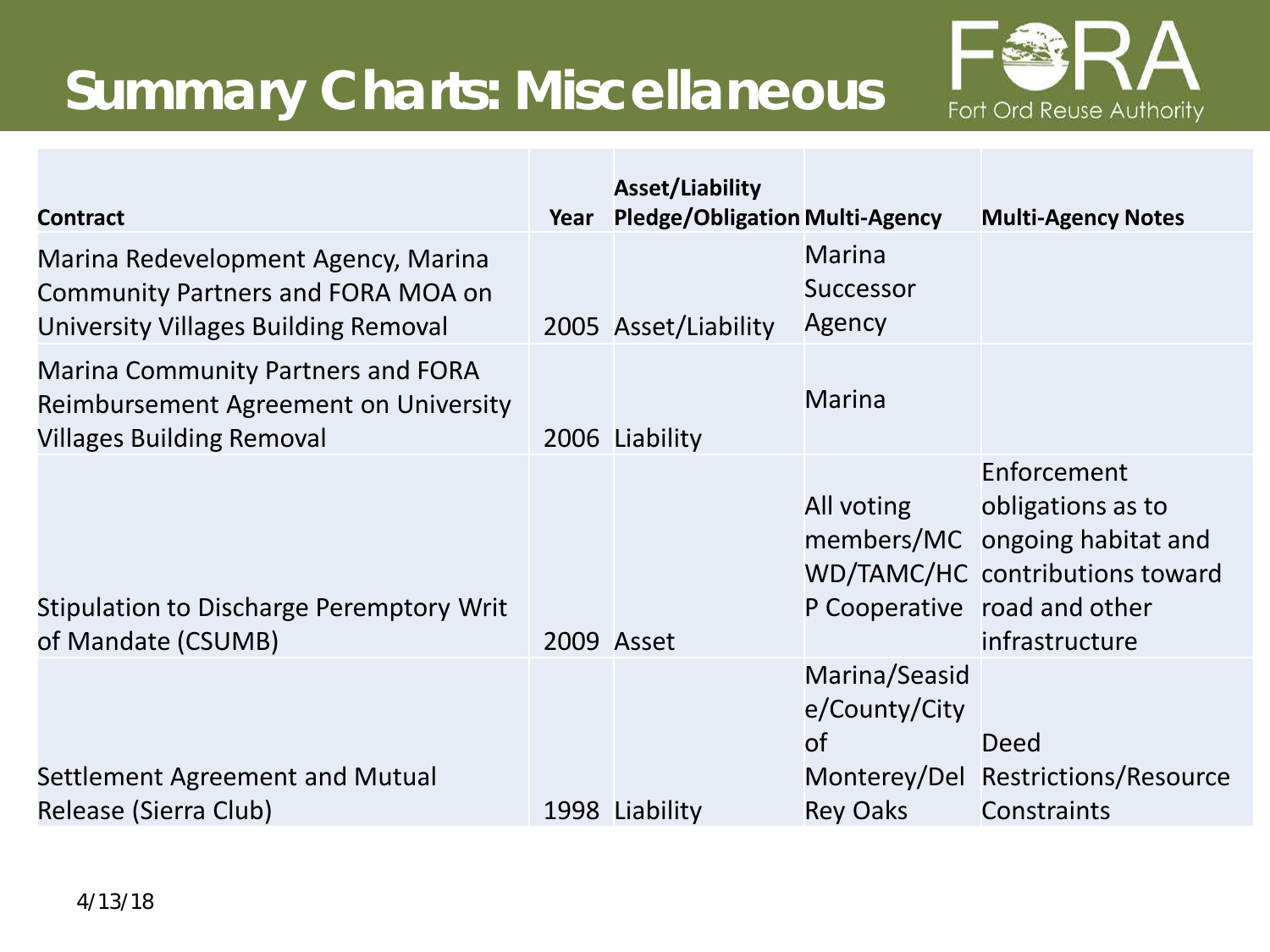

## *Pending Legislation*

# **AB3160 – Addresses SB50 issue related to Federal Land transfers**

### **AB 3037 – Redevelopment**

#### **AB 3147 – Mitigation Fee Act**